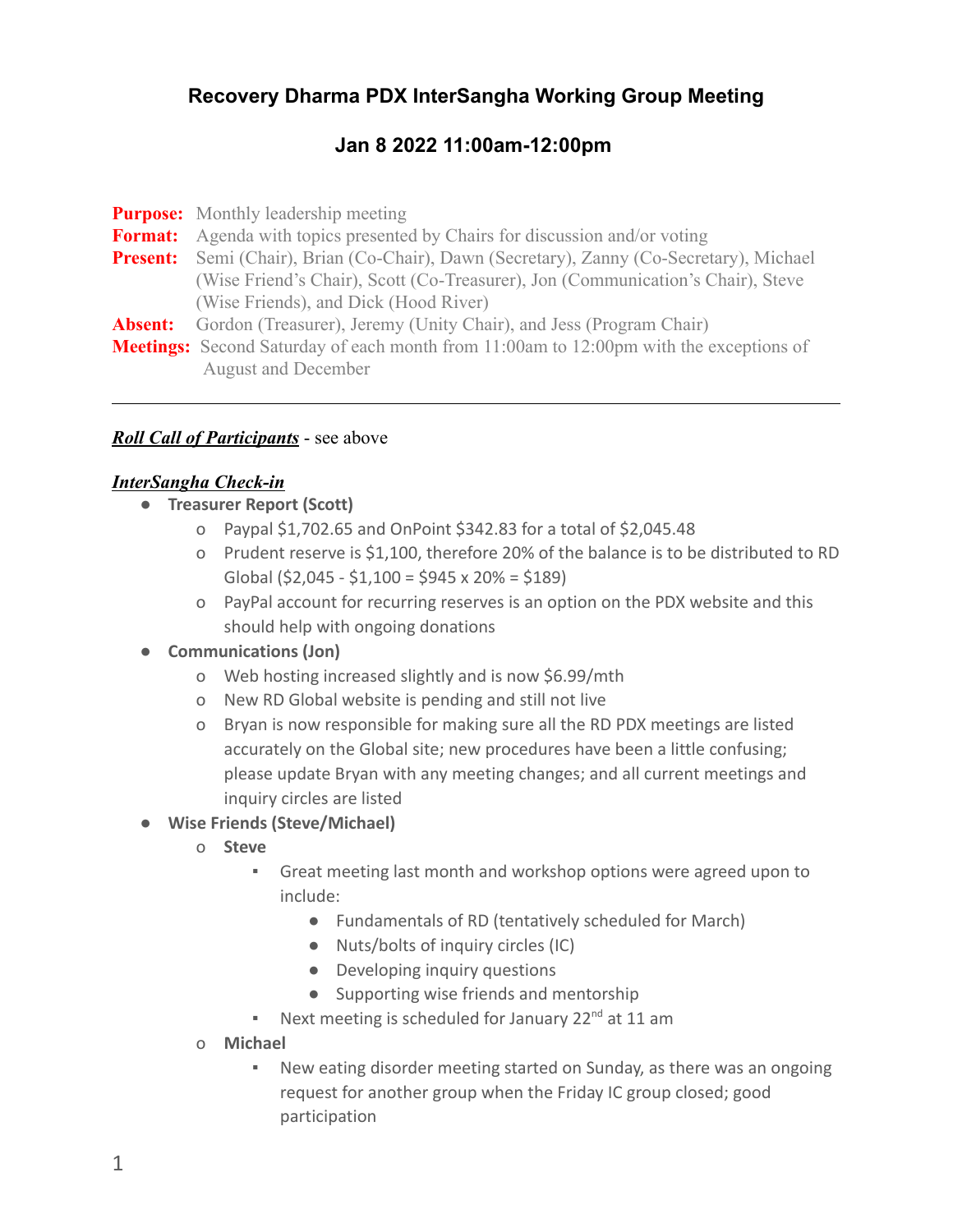- Ongoing need for focused ICs exists
- Thursday mentorship meeting is now a regular meeting and would benefit from more facilitators
- Sangha Summit taking place later today, specifically focused on topic items for the upcoming annual meeting; Michael will report outcomes at our quarterly meeting next week

### ● **Programs**

- o No representation or reports
- o Michael asked about future events and Semi is looking into the status
- **Unity**
	- o Semi passed on that Jeremy is stepping down from his leadership position
	- o Hannah might step into the leadership role for 2022; Bryan will reach out to Hannah, Stewart and Jeremy to determine a transition plan

### *Old Business*

- **Banners** nothing to update, banners are available (3' x6'); Bryan will retrieve them from Semi; and remind folks from InterSangha that they're available for use.
- **2024 RD Global Summit**
	- o Dawn interested in starting a committee and willing to work through hosting criteria and propose making a bid if this was approved at a future RD PDX meeting.
	- o Bryan will add the 2024 Global Summit bid to the next quarterly meeting agenda, as a motion (Bryan) and seconded (Dawn/Michael) was approved unanimously.
- **● RD Global Website and Meeting Registration** <https://recovery-dharma.flywheelsites.com/meetings/>
- **Books for RD PDX Hosted Meetings**
	- o Good discussion about the importance of supporting some meetings with books, like Kaiser Sunnyside, Bybee Lakes and Northern Oregon Regional Corrections Facility; funds available it was agreed that this should remain a priority for our sangha.
	- o Dawn working with Brookside to determine if Kaiser can support the purchase of some books; absent of this the PDX sangha continues to provide books.
	- o Dick asked about the status of books for the Corrections Facility; Dawn will follow-up and update Dick, Scott and Bryan.
	- o Scott is encouraged that the monthly PayPal donations should help cover the cost of books.

## *New Business*

**● Bybee Lakes** – Might remain interested in a dedicated group, consistent with Kaiser Sunnyside; Semi was provided contact information and had shown an interest once her chair position ended; ongoing discussion needed; and Dawn suggested at least 2